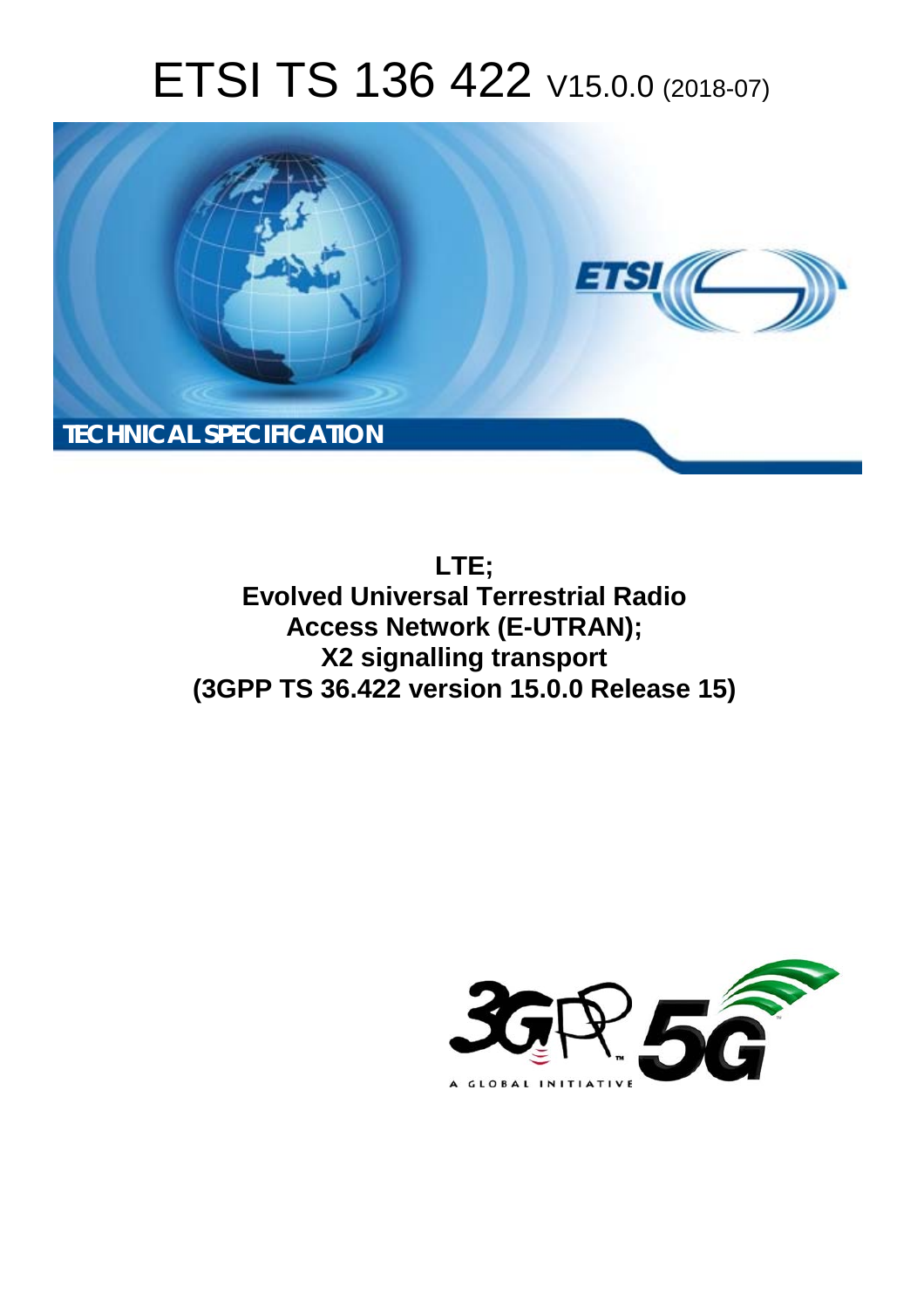Reference RTS/TSGR-0336422vf00

Keywords

LTE

#### *ETSI*

#### 650 Route des Lucioles F-06921 Sophia Antipolis Cedex - FRANCE

Tel.: +33 4 92 94 42 00 Fax: +33 4 93 65 47 16

Siret N° 348 623 562 00017 - NAF 742 C Association à but non lucratif enregistrée à la Sous-Préfecture de Grasse (06) N° 7803/88

#### *Important notice*

The present document can be downloaded from: <http://www.etsi.org/standards-search>

The present document may be made available in electronic versions and/or in print. The content of any electronic and/or print versions of the present document shall not be modified without the prior written authorization of ETSI. In case of any existing or perceived difference in contents between such versions and/or in print, the only prevailing document is the print of the Portable Document Format (PDF) version kept on a specific network drive within ETSI Secretariat.

Users of the present document should be aware that the document may be subject to revision or change of status. Information on the current status of this and other ETSI documents is available at <https://portal.etsi.org/TB/ETSIDeliverableStatus.aspx>

If you find errors in the present document, please send your comment to one of the following services: <https://portal.etsi.org/People/CommiteeSupportStaff.aspx>

#### *Copyright Notification*

No part may be reproduced or utilized in any form or by any means, electronic or mechanical, including photocopying and microfilm except as authorized by written permission of ETSI. The content of the PDF version shall not be modified without the written authorization of ETSI. The copyright and the foregoing restriction extend to reproduction in all media.

> © ETSI 2018. All rights reserved.

**DECT**TM, **PLUGTESTS**TM, **UMTS**TM and the ETSI logo are trademarks of ETSI registered for the benefit of its Members. **3GPP**TM and **LTE**TM are trademarks of ETSI registered for the benefit of its Members and of the 3GPP Organizational Partners. **oneM2M** logo is protected for the benefit of its Members.

**GSM**® and the GSM logo are trademarks registered and owned by the GSM Association.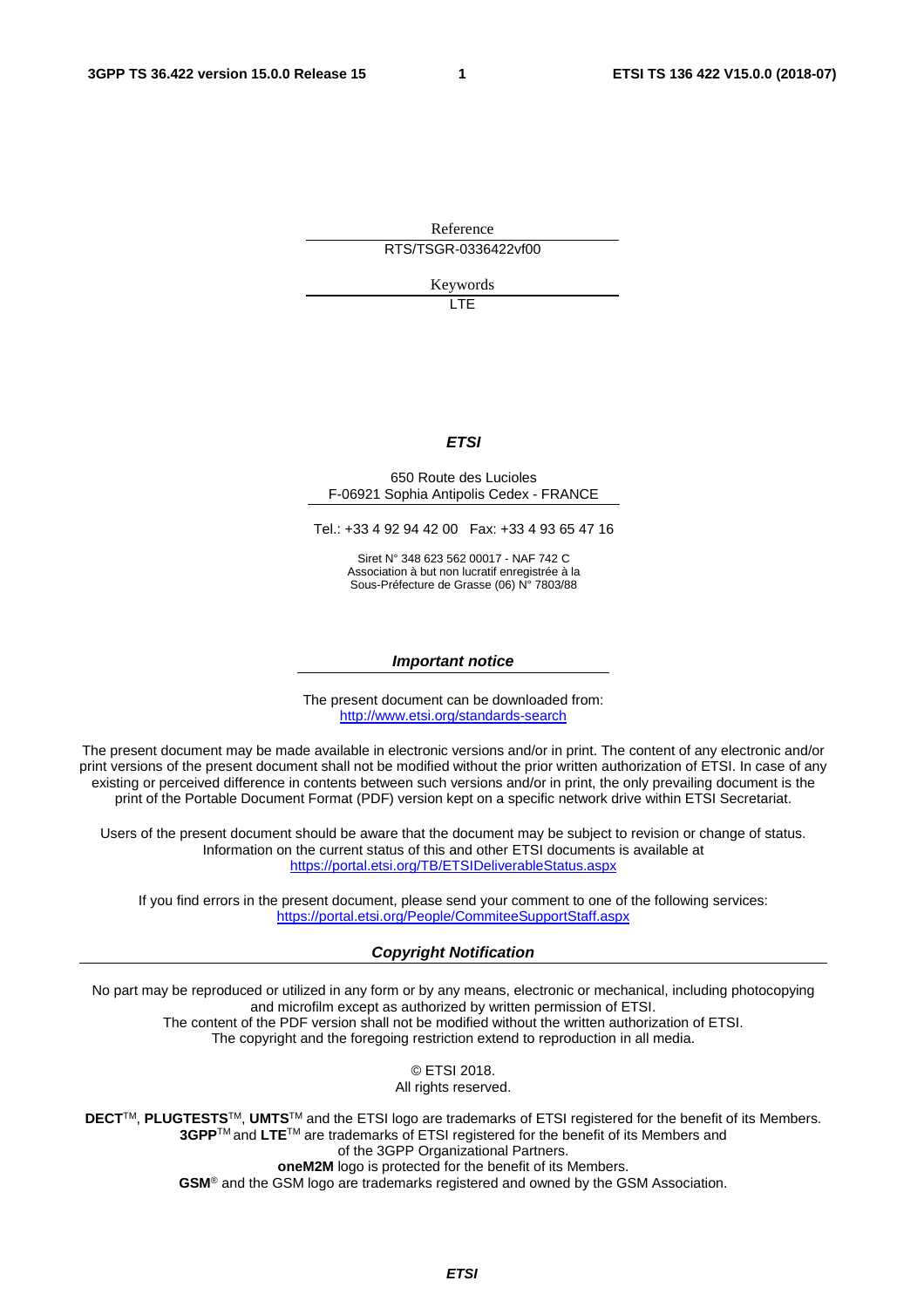### Intellectual Property Rights

#### Essential patents

IPRs essential or potentially essential to normative deliverables may have been declared to ETSI. The information pertaining to these essential IPRs, if any, is publicly available for **ETSI members and non-members**, and can be found in ETSI SR 000 314: *"Intellectual Property Rights (IPRs); Essential, or potentially Essential, IPRs notified to ETSI in respect of ETSI standards"*, which is available from the ETSI Secretariat. Latest updates are available on the ETSI Web server ([https://ipr.etsi.org/\)](https://ipr.etsi.org/).

Pursuant to the ETSI IPR Policy, no investigation, including IPR searches, has been carried out by ETSI. No guarantee can be given as to the existence of other IPRs not referenced in ETSI SR 000 314 (or the updates on the ETSI Web server) which are, or may be, or may become, essential to the present document.

#### **Trademarks**

The present document may include trademarks and/or tradenames which are asserted and/or registered by their owners. ETSI claims no ownership of these except for any which are indicated as being the property of ETSI, and conveys no right to use or reproduce any trademark and/or tradename. Mention of those trademarks in the present document does not constitute an endorsement by ETSI of products, services or organizations associated with those trademarks.

### Foreword

This Technical Specification (TS) has been produced by ETSI 3rd Generation Partnership Project (3GPP).

The present document may refer to technical specifications or reports using their 3GPP identities, UMTS identities or GSM identities. These should be interpreted as being references to the corresponding ETSI deliverables.

The cross reference between GSM, UMTS, 3GPP and ETSI identities can be found under [http://webapp.etsi.org/key/queryform.asp.](http://webapp.etsi.org/key/queryform.asp)

### Modal verbs terminology

In the present document "**shall**", "**shall not**", "**should**", "**should not**", "**may**", "**need not**", "**will**", "**will not**", "**can**" and "**cannot**" are to be interpreted as described in clause 3.2 of the [ETSI Drafting Rules](https://portal.etsi.org/Services/editHelp!/Howtostart/ETSIDraftingRules.aspx) (Verbal forms for the expression of provisions).

"**must**" and "**must not**" are **NOT** allowed in ETSI deliverables except when used in direct citation.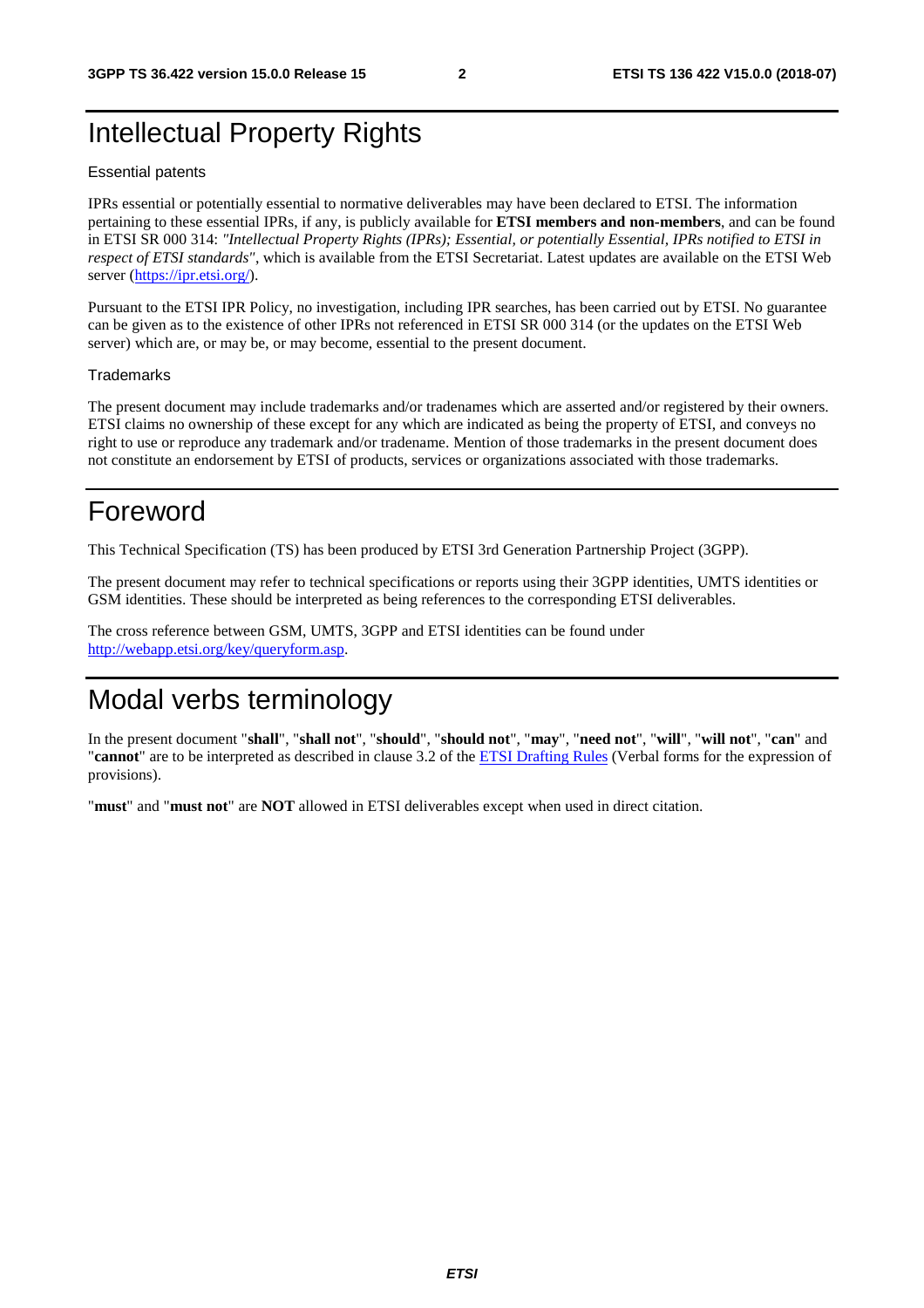# Contents

|                               | $\textbf{For} \texttt{word} \texttt{} \texttt{} \texttt{} \texttt{} \texttt{} \texttt{} \texttt{} \texttt{} \texttt{} \texttt{} \texttt{} \texttt{} \texttt{} \texttt{} \texttt{} \texttt{} \texttt{} \texttt{} \texttt{} \texttt{} \texttt{} \texttt{} \texttt{} \texttt{} \texttt{} \texttt{} \texttt{} \texttt{} \texttt{} \texttt{} \texttt{} \texttt{} \texttt{} \texttt{} \texttt{$ |  |  |  |  |  |
|-------------------------------|-------------------------------------------------------------------------------------------------------------------------------------------------------------------------------------------------------------------------------------------------------------------------------------------------------------------------------------------------------------------------------------------|--|--|--|--|--|
|                               |                                                                                                                                                                                                                                                                                                                                                                                           |  |  |  |  |  |
|                               | $\textbf{For} \textit{word} \textit{} \textit{} \textit{} \textit{} \textit{} \textit{} \textit{} \textit{} \textit{} \textit{} \textit{} \textit{} \textit{} \textit{} \textit{} \textit{} \textit{} \textit{} \textit{} \textit{} \textit{} \textit{} \textit{} \textit{} \textit{} \textit{} \textit{} \textit{} \textit{} \textit{} \textit{} \textit{} \textit{} \textit{} \textit{$ |  |  |  |  |  |
| 1                             |                                                                                                                                                                                                                                                                                                                                                                                           |  |  |  |  |  |
| 2                             |                                                                                                                                                                                                                                                                                                                                                                                           |  |  |  |  |  |
| 3<br>3.1<br>3.3               |                                                                                                                                                                                                                                                                                                                                                                                           |  |  |  |  |  |
| 4.<br>4.1                     |                                                                                                                                                                                                                                                                                                                                                                                           |  |  |  |  |  |
| 5                             |                                                                                                                                                                                                                                                                                                                                                                                           |  |  |  |  |  |
| 6                             |                                                                                                                                                                                                                                                                                                                                                                                           |  |  |  |  |  |
| 7                             |                                                                                                                                                                                                                                                                                                                                                                                           |  |  |  |  |  |
| <b>Annex A (informative):</b> |                                                                                                                                                                                                                                                                                                                                                                                           |  |  |  |  |  |
|                               |                                                                                                                                                                                                                                                                                                                                                                                           |  |  |  |  |  |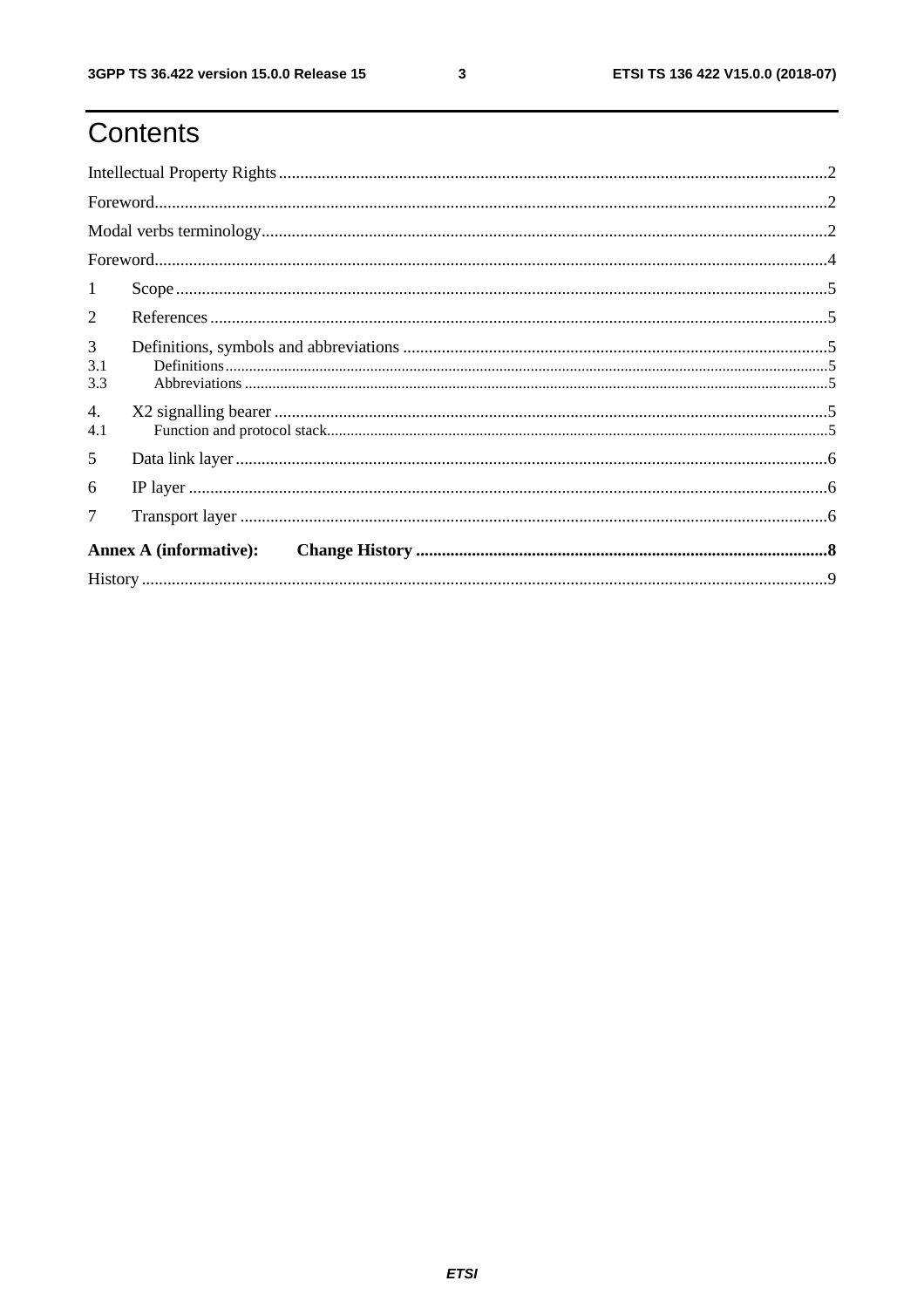# Foreword

This Technical Specification has been produced by the 3rd Generation Partnership Project (3GPP).

The contents of the present document are subject to continuing work within the TSG and may change following formal TSG approval. Should the TSG modify the contents of the present document, it will be re-released by the TSG with an identifying change of release date and an increase in version number as follows:

Version x.y.z

where:

- x the first digit:
	- 1 presented to TSG for information;
	- 2 presented to TSG for approval;
	- 3 or greater indicates TSG approved document under change control.
- y the second digit is incremented for all changes of substance, i.e. technical enhancements, corrections, updates, etc.
- z the third digit is incremented when editorial only changes have been incorporated in the document.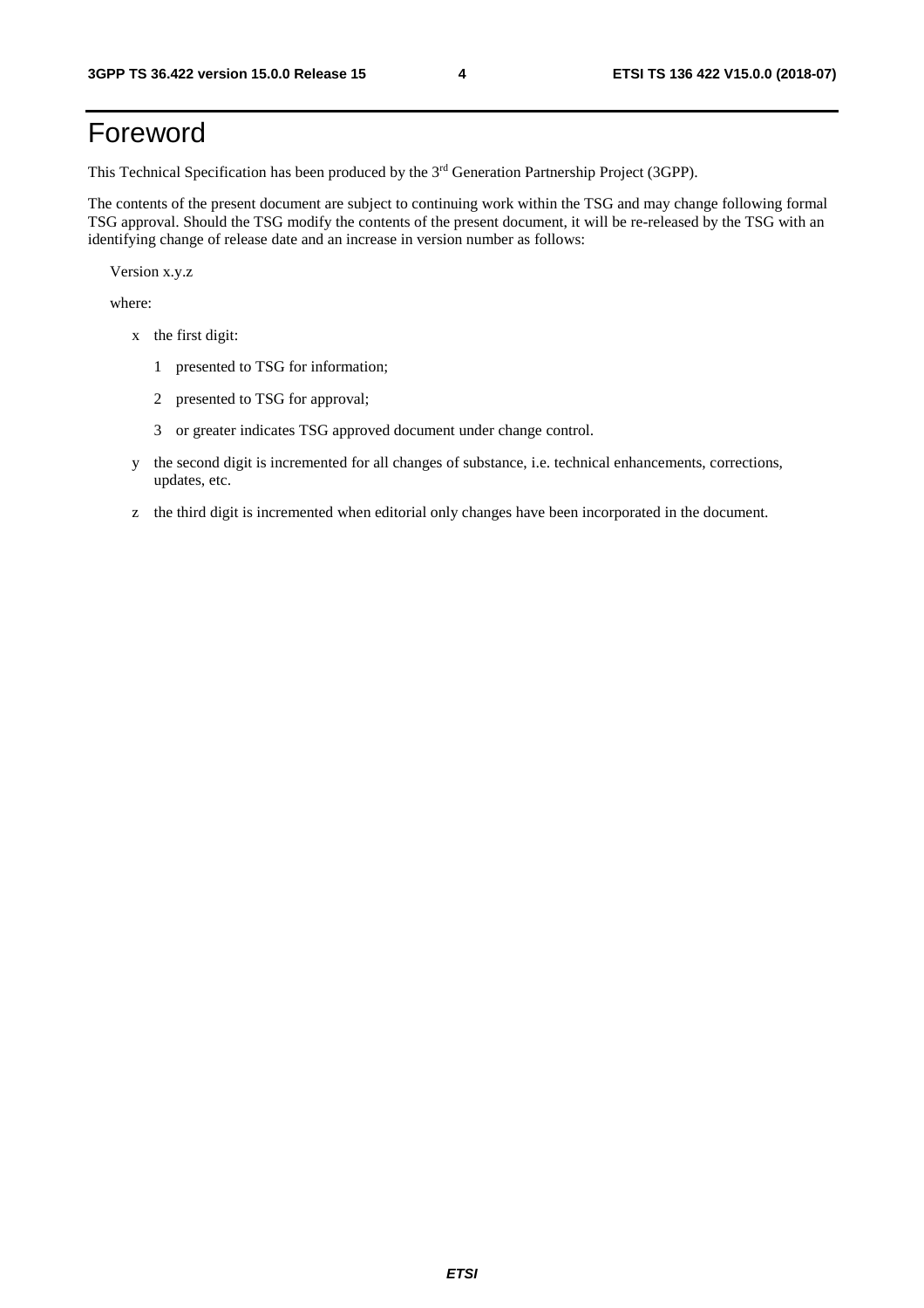#### 1 Scope

The present document specifies the standards for Signalling Transport to be used across X2 interface. X2 interface is a logical interface between eNBs. The present document describes how the X2-AP signalling messages are transported over X2.

### 2 References

The following documents contain provisions which, through reference in this text, constitute provisions of the present document.

- References are either specific (identified by date of publication, edition number, version number, etc.) or non-specific.
- For a specific reference, subsequent revisions do not apply.
- For a non-specific reference, the latest version applies. In the case of a reference to a 3GPP document (including a GSM document), a non-specific reference implicitly refers to the latest version of that document *in the same Release as the present document*.
- [1] 3GPP TR 21.905: "Vocabulary for 3GPP Specifications".
- [2] IETF RFC 2460 (1998-12): "Internet Protocol, Version 6 (IPv6) Specification".
- [3] IETF RFC 791(1981-09): "Internet Protocol".
- [4] IETF RFC 2474 (1998-12): "Definition of the Differentiated Services Field (DS Field) in the IPv4 and IPv6 Headers".
- [5] IETF RFC 4960 (2007-09): "Stream Control Transmission Protocol".

### 3 Definitions, symbols and abbreviations

#### 3.1 Definitions

For the purposes of the present document, the terms and definitions given in TR 21.905 [1] and the following apply. A term defined in the present document takes precedence over the definition of the same term, if any, in TR 21.905 [1].

**X2**: logical interface between two eNBs.

#### 3.3 Abbreviations

For the purposes of the present document, the abbreviations given in TR 21.905 [1] and the following apply. An abbreviation defined in the present document takes precedence over the definition of the same abbreviation, if any, in TR 21.905 [1].

| $e$ NB          | <b>E-UTRAN Node B</b>                       |
|-----------------|---------------------------------------------|
| <b>DiffServ</b> | Differentiated Service                      |
| <b>IANA</b>     | Internet Assigned Number Authority          |
| ΙP              | Internet Protocol                           |
| <b>PPP</b>      | Point to Point Protocol                     |
| <b>SCTP</b>     | <b>Stream Control Transmission Protocol</b> |
|                 |                                             |

# 4. X2 signalling bearer

#### 4.1 Function and protocol stack

X2 signalling bearer provides the following functions: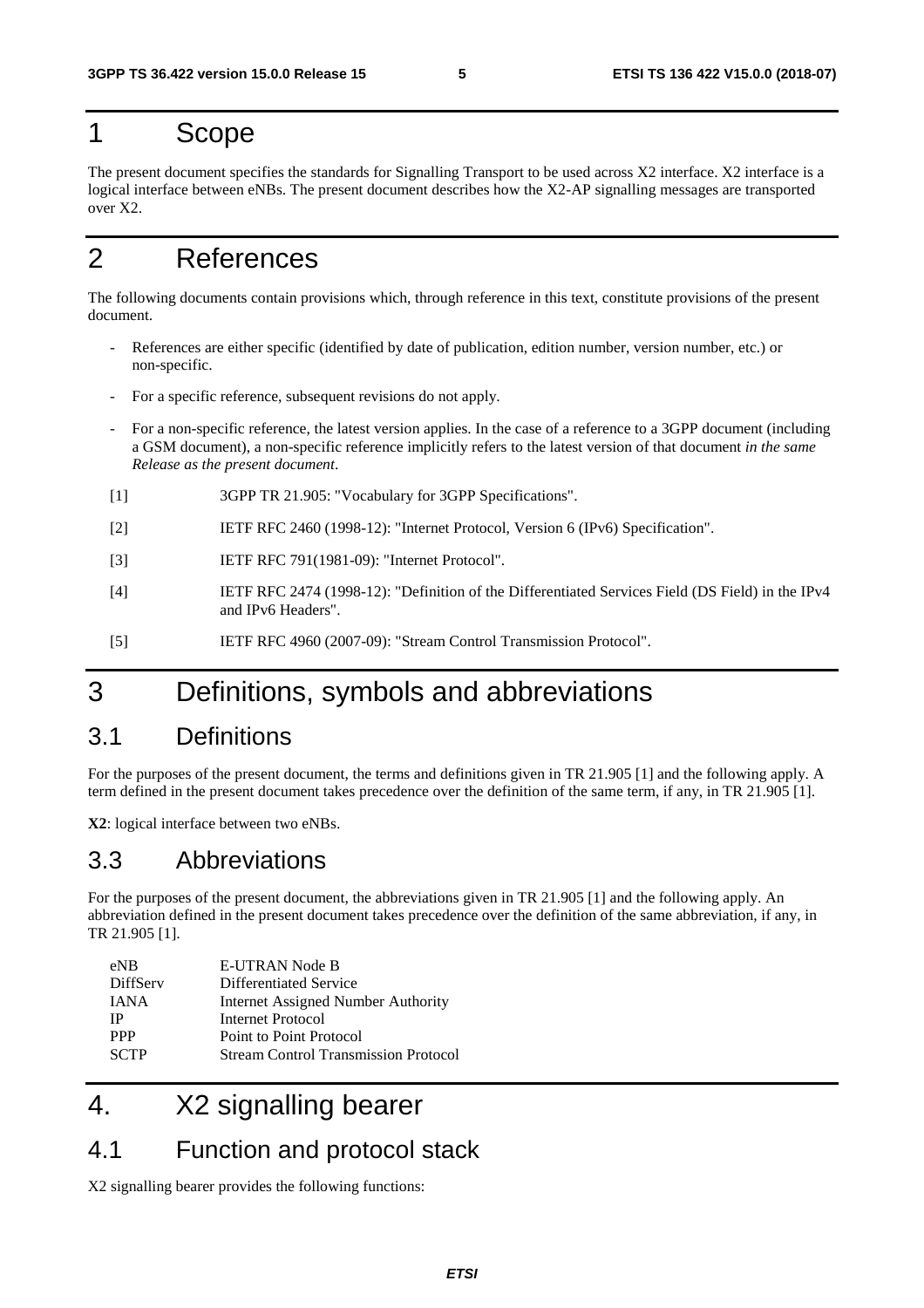- Provision of reliable transfer of X2-AP message over X2 interface.
- Provision of networking and routeing function
- Provision of redundancy in the signalling network
- Support for flow control and congestion control

The protocol stack for X2 Signalling Bearer is shown in figure 4.1 and details on each protocol are described in the following sections.



#### **Figure 4.1: X2 signalling bearer protocol stack**

The Transport Network Layer is based on IP transport, comprising SCTP on top of IP.

### 5 Data link layer

The support of any suitable Data Link Layer protocol, e.g. PPP, Ethernet, etc. , shall not be prevented.

#### 6 IP layer

The eNB shall support IPv6 (IETF RFC 2460 [2]) and/or IPv4 (IETF RFC 791 [3]).

The IP layer of X2 only supports point-to-point transmission for delivering X2-AP message.

The eNB shall support the Diffserv Code Point marking as described in IETF RFC 2474 [4].

### 7 Transport layer

SCTP (IETF RFC 4960 [5]) shall be supported as the transport layer of X2 signalling bearer. The Payload Protocol Identifier assigned by IANA to be used by SCTP for the application layer protocol X2AP is 27.

SCTP refers to the Stream Control Transmission Protocol developed by the Sigtran working group of the IETF for the purpose of transporting various signalling protocols over IP network.

There shall be only one SCTP association established between one eNB pair. An eNB shall use the Destination Port Number value 36422 assigned by IANA to be used for X2AP and this value shall also be used in Source Port Number by all eNBs within a network.

NOTE: A multi-homed eNB implementation should provide the correspondent eNB with the set of IP addresses supported during SCTP association establishment unless the correspondent eNB already has this information e.g. through IP address management.

An arbitrary eNB shall be able to initiate the INIT procedure towards another eNB for establishing the SCTP association.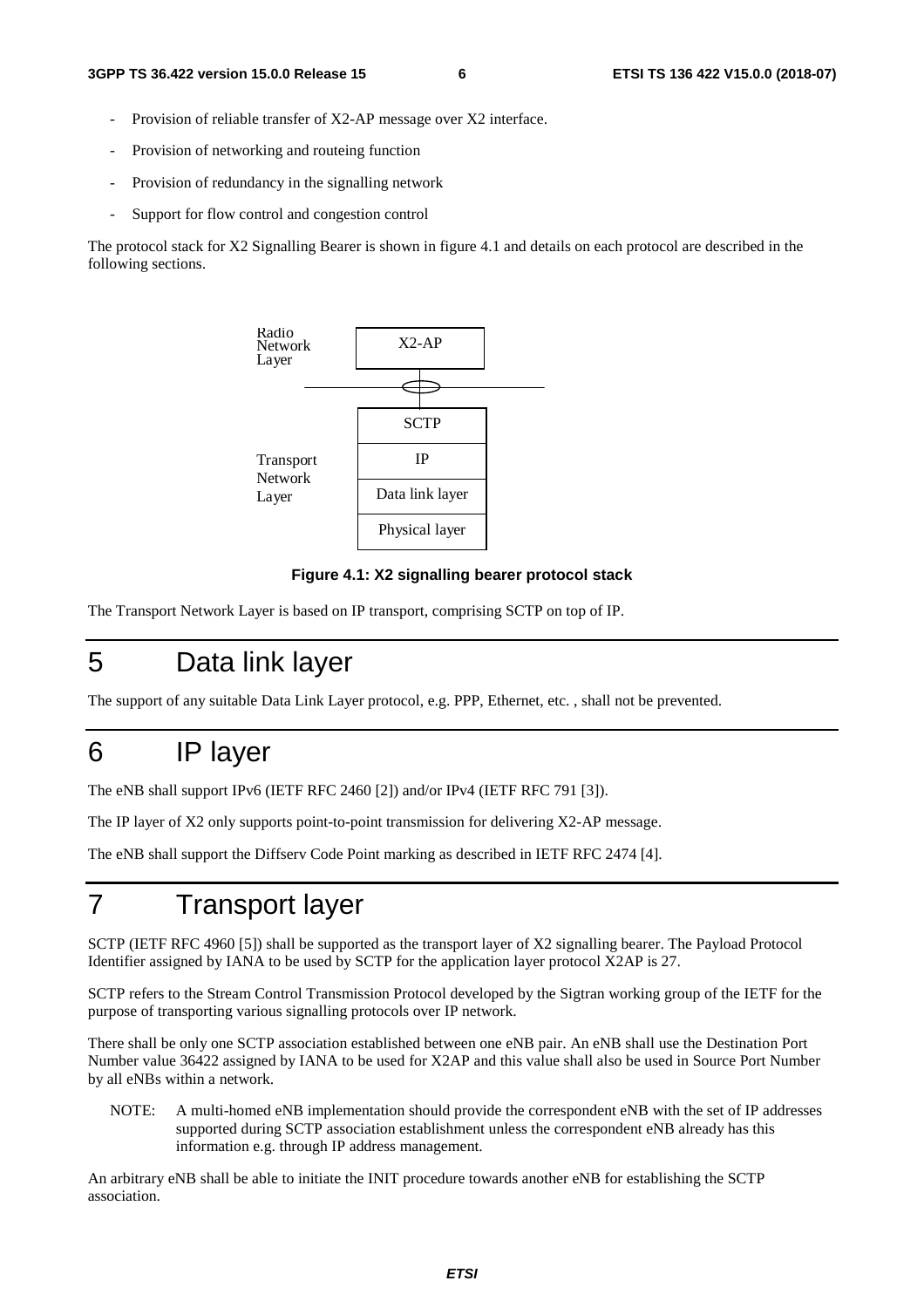Within the SCTP association established between one eNB pair:

- A single pair of stream identifiers shall be reserved for the sole use of X2AP elementary procedures that utilize non UE-associated signalling.
- At least one pair of stream identifiers shall be reserved for the sole use of X2AP elementary procedures that utilize UE-associated signalling. However a few pairs (i.e. more than one) should be reserved.
- A single UE-associated signalling shall use one SCTP stream and the stream should not be changed during the communication of the UE-associated signalling.

Transport network redundancy may be achieved by SCTP multi-homing between two end-points, of which one or both is assigned with multiple IP addresses. SCTP end-points shall support a multi-homed remote SCTP end-point. For SCTP endpoint redundancy an INIT may be sent from either of the eNBs, at any time for an already established SCTP association, which shall be handled as defined in IETF RFC 4960 [5] in subclause 5.2.

The SCTP congestion control may, using an implementation specific mechanism, initiate higher layer protocols to reduce the signalling traffic at the source and prioritise certain messages.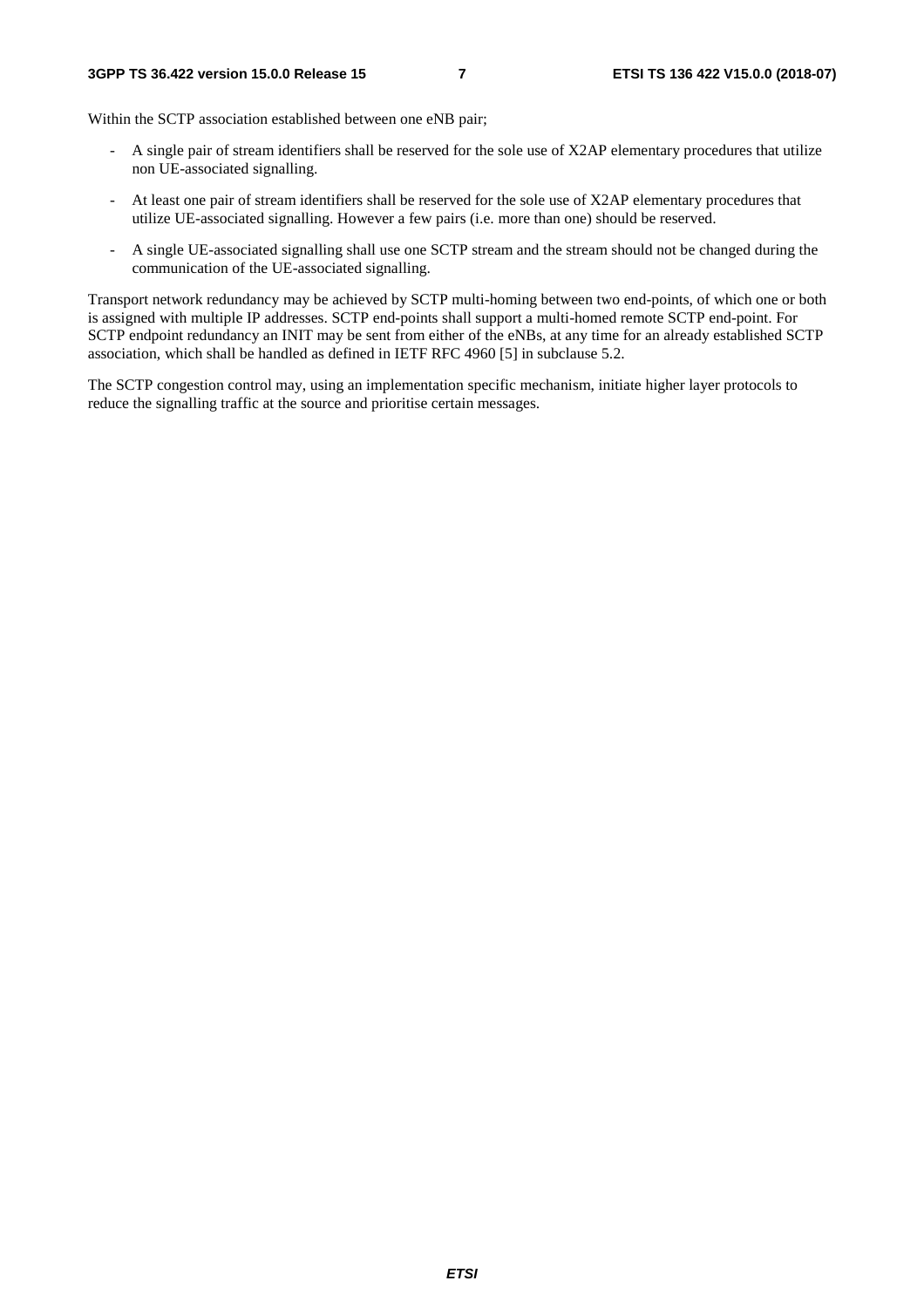# Annex A (informative): Change History

| TSG#         | <b>TSG Doc.</b> | <b>CR</b> | <b>Rev</b> | <b>Subject/Comment</b>                                            | <b>New</b> |  |
|--------------|-----------------|-----------|------------|-------------------------------------------------------------------|------------|--|
| 38           |                 |           |            | Apecification approved at TSG-RAN and placed under change control | 8.0.0      |  |
| 39           | RP-08007710001  |           |            | Dedication of common streams over X2<br>8.1.0                     |            |  |
| 40           | RP-08030110003  |           |            | SCTP flow control and overload protection                         | 8.2.0      |  |
| 41           | RP-080583 0005  |           |            | Correct the wording of common and dedicated procedures            | 8.3.0      |  |
| 41           | RP-08058310006  |           | 2          | SCTP restart function for X2 interface                            | 8.3.0      |  |
| 41           | RP-08058310007  |           |            | Clarification of SCTP Congestion Indication over X2               | 8.3.0      |  |
| 42           | RP-08085510008  |           |            | Further clarification of SCTP Association handling                | 8.4.0      |  |
| 42           | RP-08085510009  |           |            | Removal of chapter 8                                              | 8.4.0      |  |
| 43           | RP-09009010010  |           |            | The use of the number of stream ID for a UE-associated signalling | 8.5.0      |  |
| 43           | RP-090085 0011  |           |            | Clarification of SCTP streams                                     | 8.5.0      |  |
| 43           | RP-09008510012  |           |            | Clarification the overload protection function support in SCTP    | 8.5.0      |  |
| 46           | RP-09118310014  |           |            | Specification of SCTP destination port number                     | 8.6.0      |  |
|              |                 |           |            | Created Rel-9 version based on v8.6.0                             | 9.0.0      |  |
| 47           | RP-10021310016  |           |            | Specification of Payload Identifier                               | 9.1.0      |  |
| 50           |                 |           |            | Created Rel-10 version based on y, 9.1.0                          | 10.0.0     |  |
| <b>SP-49</b> | SP-100629       |           |            | Clarification on the use of References (TS 21.801 CR#0030)        | 10.0.1     |  |
| 52           | RP-110685 0018  |           |            | Correction to the References in 36.422                            | 10.1.0     |  |
| 09/2012      |                 |           |            | Update to Rel-11 version (MCC)                                    | 11.0.0     |  |
| 09/2014      |                 |           |            | Update to Rel-12 version (MCC)                                    | 12.0.0     |  |
| 12/2015      |                 |           |            | Update to Rel-13 version (MCC)                                    | 13.0.0     |  |

| <b>Change history</b> |                |             |           |  |  |                                                    |            |  |
|-----------------------|----------------|-------------|-----------|--|--|----------------------------------------------------|------------|--|
| Date                  | <b>Meeting</b> | <b>TDoc</b> | <b>CR</b> |  |  | <b>Rev Cat Subiect/Comment</b>                     | <b>New</b> |  |
|                       |                |             |           |  |  |                                                    | version    |  |
| 2017-03               | SA#75          |             |           |  |  | Promotion to Release 14 without technical change   | 14.0.0     |  |
| 2018-06               | SA#80          | $-$         | -         |  |  | l Promotion to Release 15 without technical change | 15.0.0     |  |